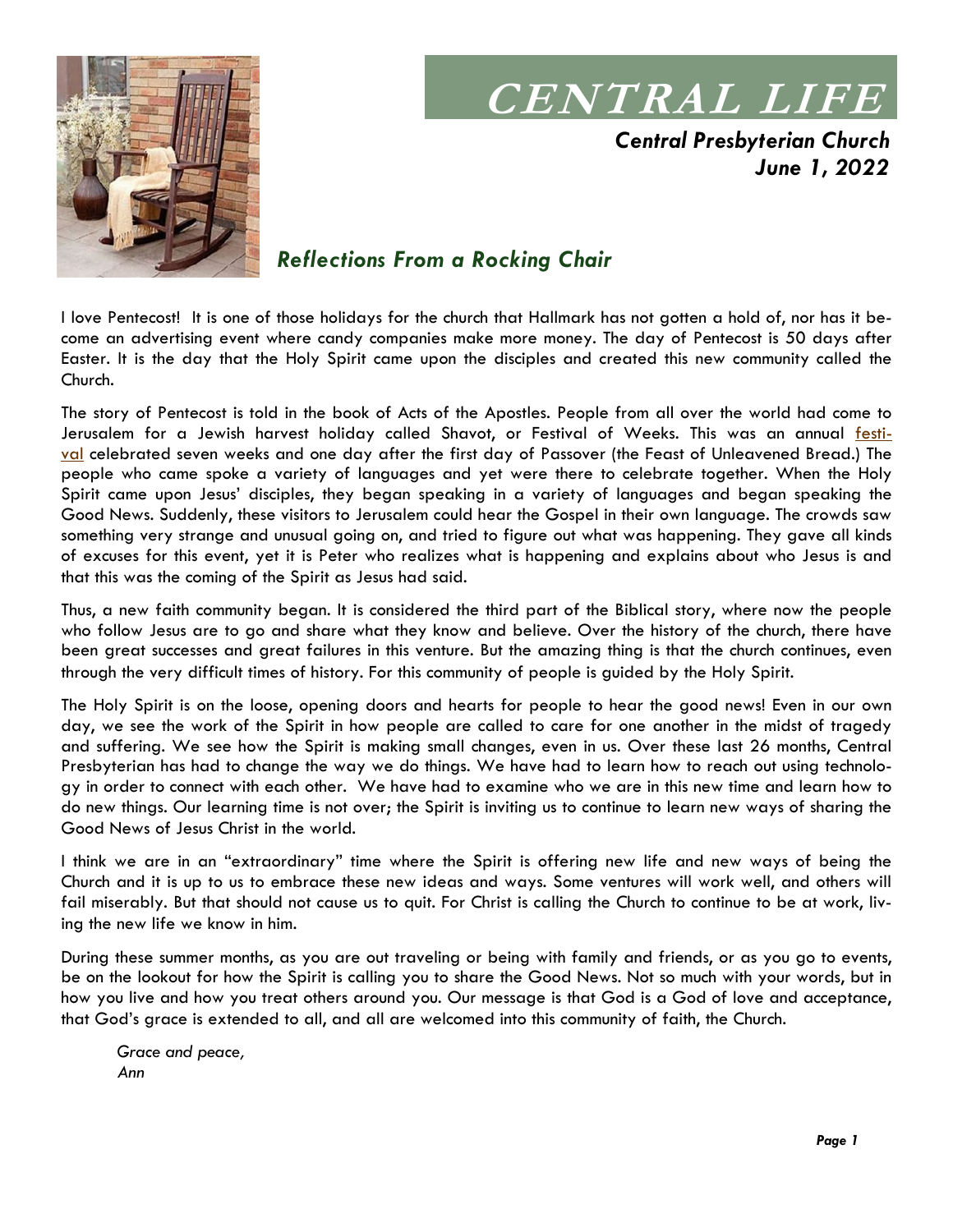## *Congregational Joys and Concerns...*

#### *At Home:* Bob and Becky Ingram and Bessie Kitts.

- *At Brookdale Bristol:* Jean Thomason, Mary Kay English, and Diane Abbey.
- *At Dominion Senior Care:* Linda Wise
- *At Oakmont:* Allen Vance

#### **Pastoral Concerns:**

- Phyllis Morris as she continues to deal with health concerns;
- Don Miller is in hospice care;
- Allen Harris's father, Bobby.

#### **Continued Prayers for:**

Randy Broyles, Travis Campbell, Bob and Becky Ingram, Jim & Joan Keith, Darlene Litton, Mark McCord, Don Miller, Alice Owenby, Ed Updyke, Allen & Retta Vance, Linda Wise, Mike Weller.

#### **Prayers for Family Members and Friends:**

Beverly Bosch (Randy and Phyllis Morris' daughter); Orion Callison, III, son of Peggy Callison; Cathy White's father, Roy; Kimberly Fields and Mary Ann Bevins , dear friends of Vicki Myers.

*Please call the church office (276-669-3157) with any pastoral concerns, and please feel free to contact Ann Aichinger or any of the Elders through email, Facebook, or by phone.* (Please help the church office keep this list up to date and accurate. Please contact the church office to add or remove names from this list. Thank you!)

#### *Memorials...*

"*Blessed are those who die in the Lord; they will rest from their labors and their deeds will follow them." Revelation 14:13*

*To the Memorial Fund in Memory of Rosie Ward, given by Nancy Kiser.*

### *Upcoming Sermons...*

- June 5 Responding to the Spirit Acts 2:1-21, Romans 8:14-17
- June 12 Guest Preacher: Katherine Campbell
- June 19 Sowing Seeds in all Seasons Luke 8:4-8, 11-15
- June 26 Where Life is Lived Luke 9: 37-43, 46-48
- July 3 Living into our Freedom John 8: 31-33, 36; Gal 5:1, 13-15

 *Page 2* 







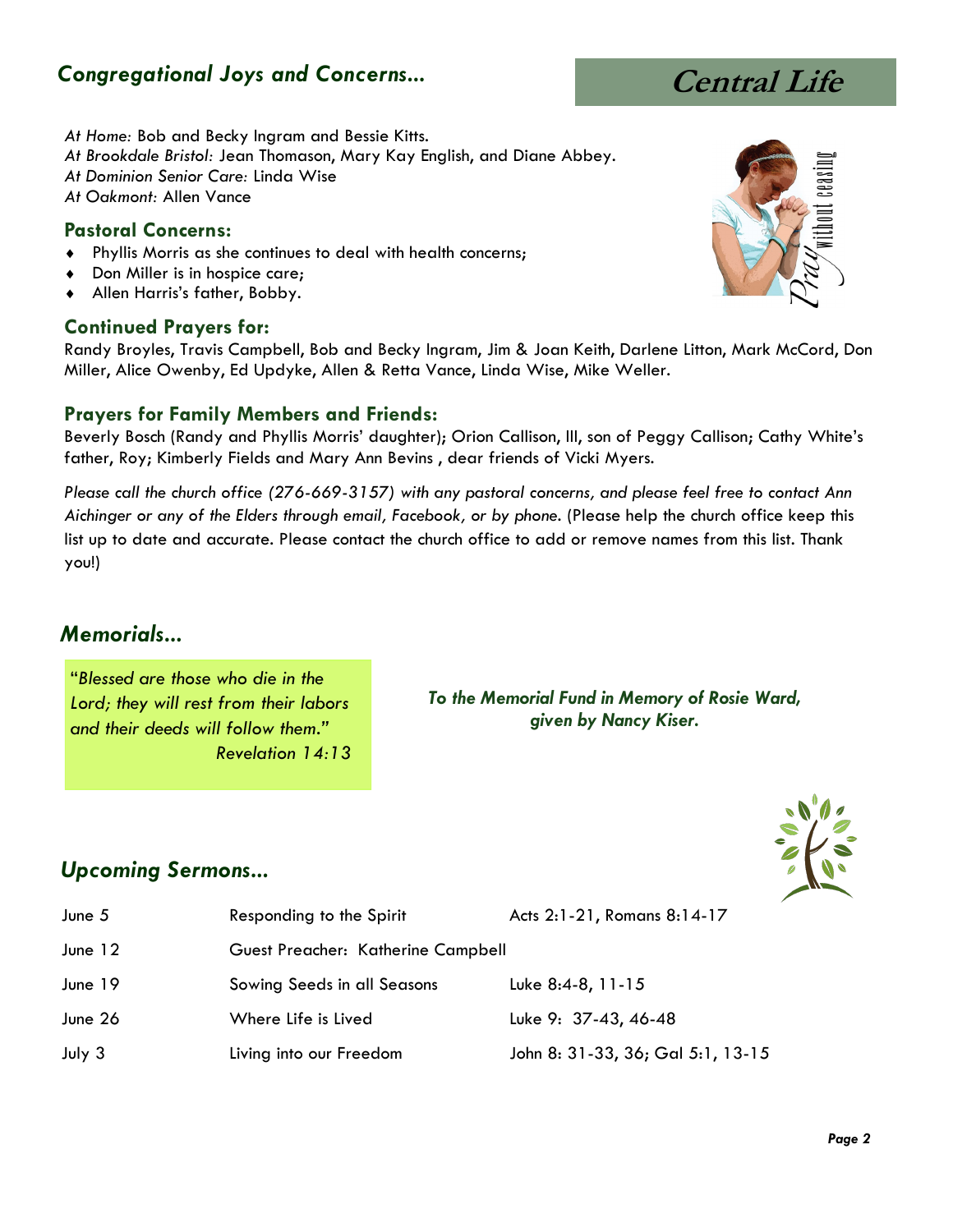

## **Central Life**

We would like to thank **Sumer Lowry** for all of her hard work and dedication in making the Wednesday Night Fellowship dinners and Sunday luncheons such a wonderful success! Every week we looked forward to a new culinary delight, and the Central family is blessed and fortunate to have Lowry as a member of our outreach. Thank you, Sumer, for a job well done...we look forward to many more!

#### *Gardening Club...*

The Gardening Group has set the next work date for Thursday, June 9. We will start at 9:00 a.m. but anyone is welcome to come earlier or even on another day. Two of the main work areas are the corner bed at Euclid & Sutherlin (pulling weeds) and the one by the driveway to the upper parking lot (pulling weeds but leaving the English ivy for now) as well as some brush clearing. We will plan to stay until it gets too hot or until lunch time, whichever comes first! We will have a short devotion and snack at the mid-morning break time. Everyone is welcome to come for a short or longer time and join us.

> **Bristol Faith in Action** is in dire need of food for the pantry. With the decrease in government benefits that were so ample during the pandemic, food scarcity is now a major concern for many as indicated by our suddenly depleted pantry.

> We have plenty of pasta, but need sauces and all other food items. Cleaning supplies and personal care items are always in demand, and while always appreciated, our main mission

and current need is food. Our shelves have not been this bare in a few years. We still have an abundant supply of diapers and wipes for babies thanks to a grantor. We also have incontinence supplies for adults if you know of anyone in need of these.

We express our deepest thanks for all of the donations and funding you all send in. We cannot survive without you. Our churches remain our main source of revenue to operate, and we are so pleased to be an arm of your ministries! Always come visit and see first hand how the Holy Spirit works at Bristol Faith in Action. We would love to have you anytime.

Hoping all is well with all of our member churches! Please let us know if we can help!

### *Church Security...*

Over the last few months, doors have been found to be either left open or unlocked. We ask that everyone help us with this issue, and make sure that doors close behind you and that you keep an eye out for anyone and anything that seems suspicious to you. The main church alarm will be re-engaged after worship on Sunday afternoons and over the weekend, as well as turned on earlier in the evenings after groups have left the building. So, please be aware that you need to check the alarm if there are no cars in the parking lot.

#### **Thank you for keeping our beautiful church safe!**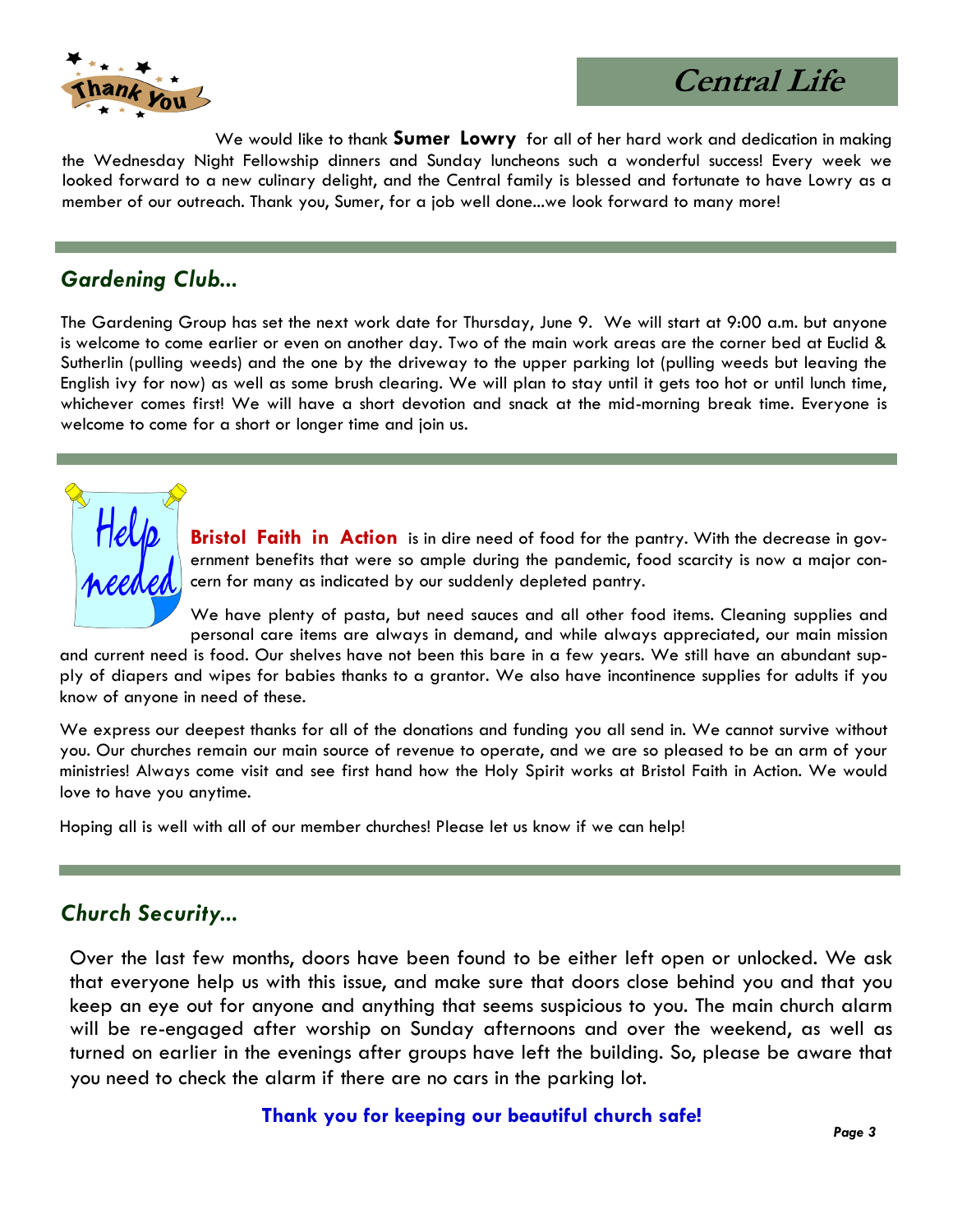# Sunday, June 5 , 10:00 a.m. Celebration of Pentecost



## Please wear **Red** as a symbol of the Holy Spirit.

Pentecost is the celebration of the giving of the Holy Spirit and the creation of the church, which is the Body of Christ on earth. So, it is in fact the birthday of the Church. After Jesus rose from the dead on Easter, he spent 40 days with his disciples and followers. Then he ascended into heaven. But before Jesus left them, he told them that the Spirit would come upon them and then they were to go and be witnesses of what they had heard and seen.

We will gather in the Sanctuary this Sunday at 10:00 a.m. for Pentecost, and you are invited to wear something **RED**. Red is the symbol of the Holy Spirit which comes in the form of fire. Fire is an earthly element that is all consuming, and changes whatever it touches. The Spirit is the same in that it changes whatever it touches. We will begin a sermon series of *Life in the Spirit* and the changes that are made in us as a church, and in our world, as the Spirit lives among us.

### *Sunnyside Communities...*

Sunnyside Communities

Sunnyside Communities was founded as a Presbyterian Ministry of the Historic Synod of the Virginias in 1912, and serves more than 800 older adults in our three retirement communities; *Sunnyside in Harrisonburg, Summit Square in Waynesboro, and King's Grant in Martinsville*. This year, Sunnyside Communities, a Presbyterian ministry is celebrating its *110th Anniversary* of providing financial support to our residents that have outlived their resources.

As we approach summer, our Mother's Day/Father's Day Annual Offering supports our Fellowship Fund and provides financial and personal resources for residents who can no longer fully pay for their care. In most cases, these residents have no other means of support and often no family.

Over the next few weeks, you are all invited to share your gifts and resources in this annual offering to the Sunnyside Communities Fellowship Fund at:

> **Sunnyside Communities, Attn: Fellowship Fund 600 University Blvd., Suite L Harrisonburg, VA 22801**

## *Musician Needed...*

#### **Wanted: Piano/Keyboard player for the Contemporary Worship Service**

We are needing a keyboard player for the Contemporary Worship. The band rehearses an hour before the worship time, but all the music is distributed earlier in the week. If you are able and willing, or know someone who might be interested, please have them contact one of the band members (Josie Russell, Jack Wagner, Jay Hall, Savannah McCord or Ann Aichinger.)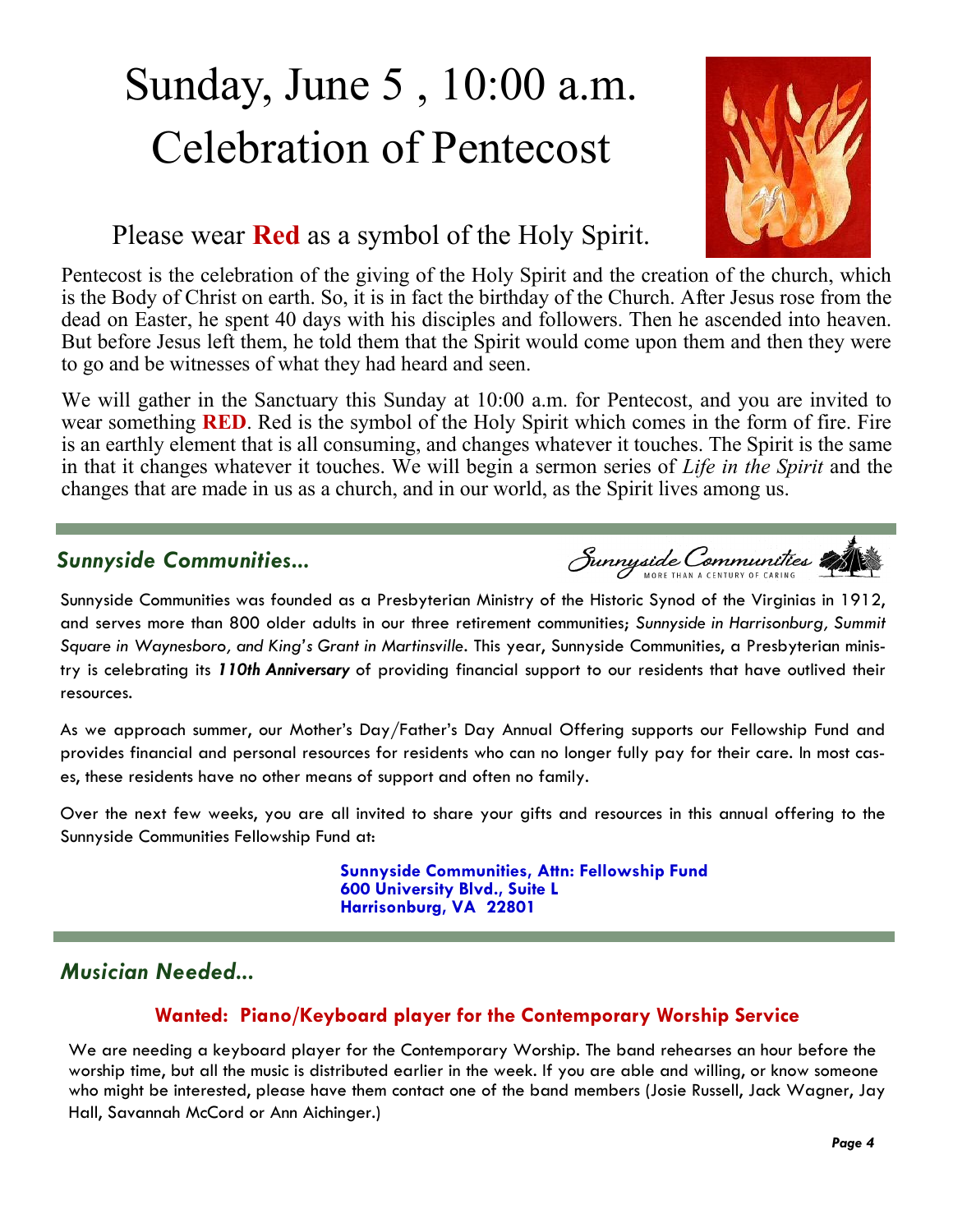## *Welcome New Session Class...*

 **Central Life**

**THE REPORT FOR THE RESIDENCE** 

The following people were elected on Sunday, May 22, 2022 to the Session Class of 2025. Be sure to thank them for their willingness to serve as leaders for our congregation.

#### *John Barker, Christy Blevins, Doris Hall, Gale Thompson, and David White.*

Thank you to our 2022 Nominating Committee, Session members Sandy Wilson and Missy McCord, Diane Abbey, Barbara Mann, Whit Morison, Barbara Oakley, and Ada Ritchie, who worked hard in securing this new 2025 class.

|                    |                                                           | Calendar for June 1-22, 2022<br><b>Calendar</b>    |  |
|--------------------|-----------------------------------------------------------|----------------------------------------------------|--|
| Wednesday, June 1  | <b>APPLE Summer School Begins</b><br>25 26 27 28 29 29 31 |                                                    |  |
| Thursday, June 2   | 10:30 a.m.                                                | Meals on Wheels food delivery                      |  |
|                    | 12:00 Noon                                                | Central Life published                             |  |
|                    | 4:00 p.m.                                                 | <b>Care and Concern Meets</b>                      |  |
| Sunday, June 5     | 9:00 a.m.                                                 | Adult Sunday School class                          |  |
|                    | 10:00 a.m.                                                | Communion Worship - Sanctuary (Pentecost Offering) |  |
|                    | 1:30 p.m.                                                 | Youth gather to go to Montreat                     |  |
| Wednesday, June 8  | 12:00 Noon                                                | <b>Finance Committee Meets</b>                     |  |
|                    | 7:00 p.m.                                                 | <b>Sanctuary Choir Practice</b>                    |  |
| Thursday, June 9   | 9:00 a.m.                                                 | Gardening Group Meets at church                    |  |
| Saturday, June 11  | 12:00 Noon                                                | Youth return from Montreat                         |  |
| Sunday, June 12    | 9:00 a.m.                                                 | Adult Sunday school                                |  |
|                    | 10:00 a.m.                                                | Worship - Central Hall                             |  |
| Monday, June 13    | 6:00 p.m.                                                 | <b>Embroidery Club Board Meets</b>                 |  |
| Wednesday, June 15 | 7:00 p.m.                                                 | <b>Sanctuary Choir Practice</b>                    |  |
| Sunday, June 19    | <b>HAPPY FATHER'S DAY!</b>                                |                                                    |  |
|                    | 9:00 a.m.                                                 | Adult Sunday school                                |  |
|                    | 10:00 a.m.                                                | Worship - Central Hall (Sunnyside Offering)        |  |
|                    | 5:30 p.m.                                                 | <b>Vacation Bible School</b>                       |  |
| Monday, June 20    | 5:30 p.m.                                                 | <b>Vacation Bible School Begins</b>                |  |
| Tuesday, June 21   | 12:00 Noon                                                | <b>Staff Meeting</b>                               |  |
|                    | 5:30 p.m.                                                 | <b>Vacation Bible School Ends</b>                  |  |
|                    | 7:45 p.m.                                                 | <b>Session Meets</b>                               |  |
| Wednesday, June 22 | 12:00 Noon                                                | <b>Central Life Published</b>                      |  |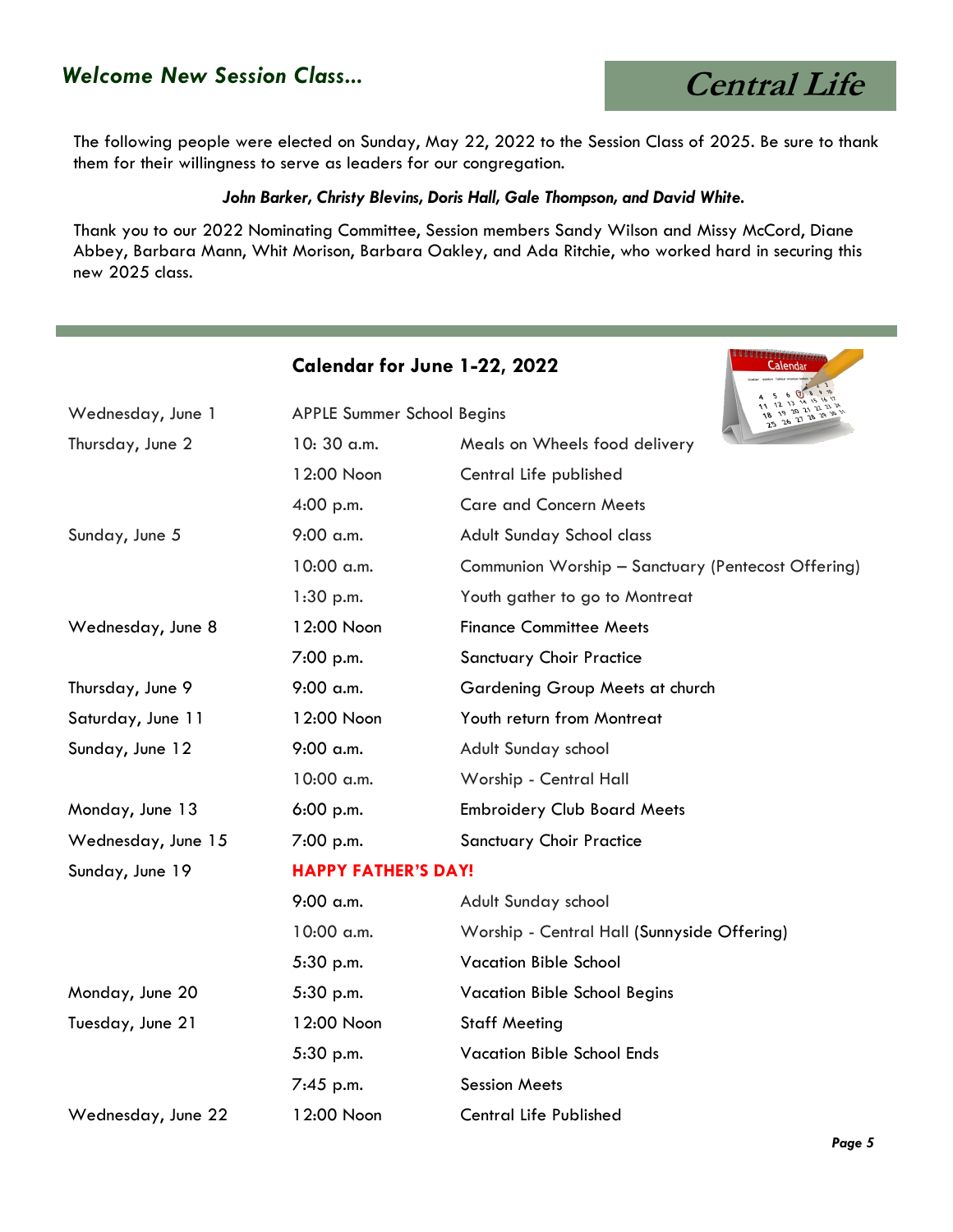## **Montreat Youth Conference, June 5-11**



This year's theme is **More than Enough**, and we will be looking at how we are called to live into the abundance offered by God. Because our culture is overwhelmed with messages of scarcity and criticism and our problems can seem insurmountable, we often struggle to feel adequate for the tasks demanded of us and the lives we are called to lead.

We will be looking at stories from the Bible where there was a fear of scarcity and how God provided. From the manna discovered in the desert by the Israelites to the feast of loaves and fish received by hungry followers of Jesus, we will explore how God has always provided, not only what we need to survive but the great abundance needed to thrive.

There will be a morning keynote to present the daily theme, and then youth will divide up into small groups for in-depth Bible Study. There will be opportunities for recreation with all attendees and then an evening worship. We will be living together at Trevor's Retreat house, and getting to know one another better.

This year, we have 7 attending the Montreat Youth Conference Week. Our High School youth are Lee Jones, Ada Ritchie, Maddie Harris, Callie Eckley, and Kenzie Starling (college student) who will be serving on the Recreation Work Crew. Josie Russell and Ann Aichinger will be the adult chaperones.

Please keep this group in your prayers this week as they go and experience the love of God in a big group setting, and then return to help us learn to trust in God's provision for our lives.



#### **Cents-Ability Offering (formerly known as Five Cents a Meal Offering)**

Over the years, as a church family, we have been engaged in helping those who are in need of food. We participate with the Bristol Emergency Food Pantry by offering canned and dry goods as well as financial support. But we have also participated in the PCUSA Hunger program through the *Cents-Ability Offering* (formerly known as Five Cents a Meal Program.) This is an opportunity for everyone of all ages to participate in sharing from our abundance with those who are in need.

*Cents-Ability* originated in 1976 as *Two-Cents-A-Meal*, a project begun by Presbyterian Women to involve individuals and families in a corporate response to world hunger. Over the years, presbyteries have developed similar programs entitled *Pennies for Hunger, Nickle a Meal*, etc. Many of these programs benefit local hunger ministries as well as the national and international projects of the Presbyterian Hunger Program (PHP.)

*Cents-Ability* is a small first step in the battle against hunger and poverty. Everyone is invited to contribute a few cents at every meal. This simple act is an expression of thanksgiving for what we have received. It is also a commitment to share with others in response to Jesus' command, "You give them something to eat." You are invited to consider giving at least five cents-a-meal which if you eat three meals a day for a month totals \$4.50. For a family of four that would be \$18 for a month. These small acts of faithfulness can add up. By doing this as a church family we can make a difference, and this is an opportunity for all of us to remember to give thanks for all that God has given us.

On the first Sundays of the month, there will be blue buckets available for you to drop in your coins and offering. Of course, you can give by check or cash or make a gift online for the hunger offering. So, check out your coin jars and let's make a difference in our world---together.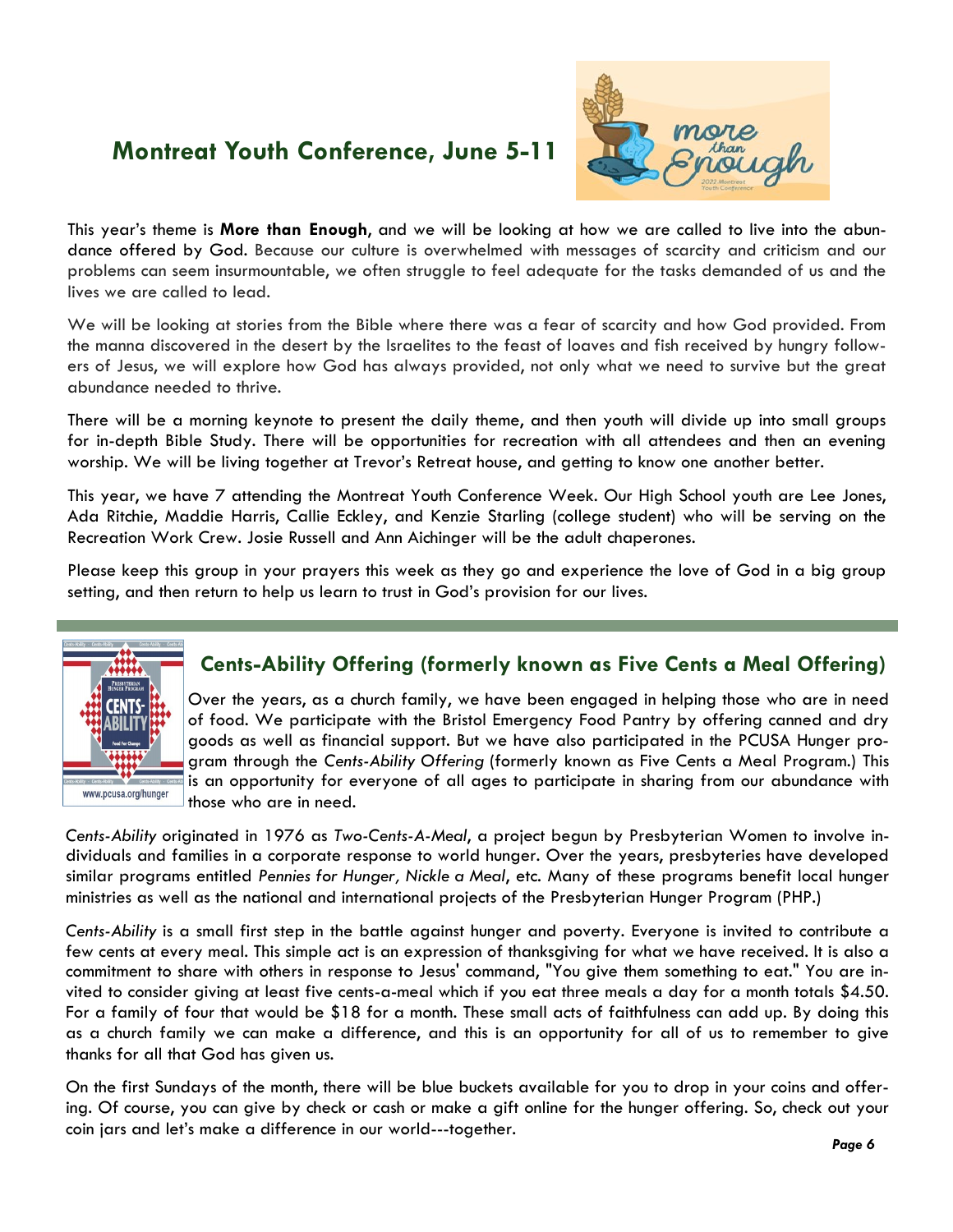### *Live-Streaming Update...*

# **Central Life**

We are now able to live-stream worship in both Central Hall and in the Sanctuary. It has taken a while to get to this place, but with the work of a great team, they have achieved it. Thank you to Josie Russell, Jack Wagner, Lee Budd, John Dodge, Rich Williams, and Ed Updyke for their work on this. Others involved have been Steve Clark, Robert Campbelle and Mike Vollmer.

Hopefully, each week, we will be able to broadcast the worship service and you can join us. (Please understand that sometimes the WiFi is weak or we lose connection, but we will do all that we can to remedy the situation.) If you are unable to attend worship in person, join us online LIVE. Go to the Central Presbyterian Church Bristol Facebook page (Facebook/cpcbristol) at 10:00 a.m. on Sundays and you can participate with us. The bulletin is uploaded to the website each week to ([www.CentralPresBristol.org\)](http://www.CentralPresBristol.org) so you can access the liturgy and announcements.

We will also offer the pre-recorded option most weeks. You can check those out on Ann Aichinger's Facebook page, the Central Presbyterian Church Facebook page, or the website. This worship service is shortened a bit, but offers those who are interested in joining us convenient times to do so. In addition, we are recording the live service and it is posted on the church website later in the afternoon on Sunday. There are all kinds of options for you and your family to connect with the church family, and another way for YOU to share Central with your family and friends.

Several weeks ago, we got word that Lebanon Presbyterian Church joined us by live-stream on a Sunday when they did not have a preacher. This offered them the opportunity to connect with us and we with them. It is a new way that we can expand the witness of the church and include one another, and has led the Presbytery to offer links to all churches who are live-streaming each Sunday so that we can strengthen our bonds with one another through worship.



## **Vacation Bible School Is COMING!**

## **June 19-21, 2022 5:30 p.m. - 7:30 p.m. Theme: Egypt, and the Stories of Joseph**

This year, during three nights of Vacation Bible School, our children will be adventuring into Egypt and learning the stories of Joseph. We will learn about this boy who was given a fancy coat by his father, and then out of jealousy by his brothers, sold into slavery and taken to Egypt. While in Egypt, Joseph had many experiences including being thrown in prison for something he did not do, and he was also able to help explain Pharaoh's dreams. Through it all, Joseph saw how God was at work. In the end, Joseph is able to reunite with his family again, and bring them to Egypt where they prospered and thrived.

We will be having time for music and storytelling, arts and crafts and recreation or mission. Children aged 3 years -  $5<sup>th</sup>$  grade will be a part of learning groups. Our youth will be invited to help with leading and assisting in classrooms. The adults who are not a part of the children's program will be able to have a discussion with Ann Aichinger in looking at the stories of Joseph and what we can learn from them today.

Dinner will be served at 5:30 p.m. and we will conclude at 7:30 p.m. There will be nursery for children under 3 years.

**Bring your friends, and let's journey to Egypt. You do NOT want to miss out!**